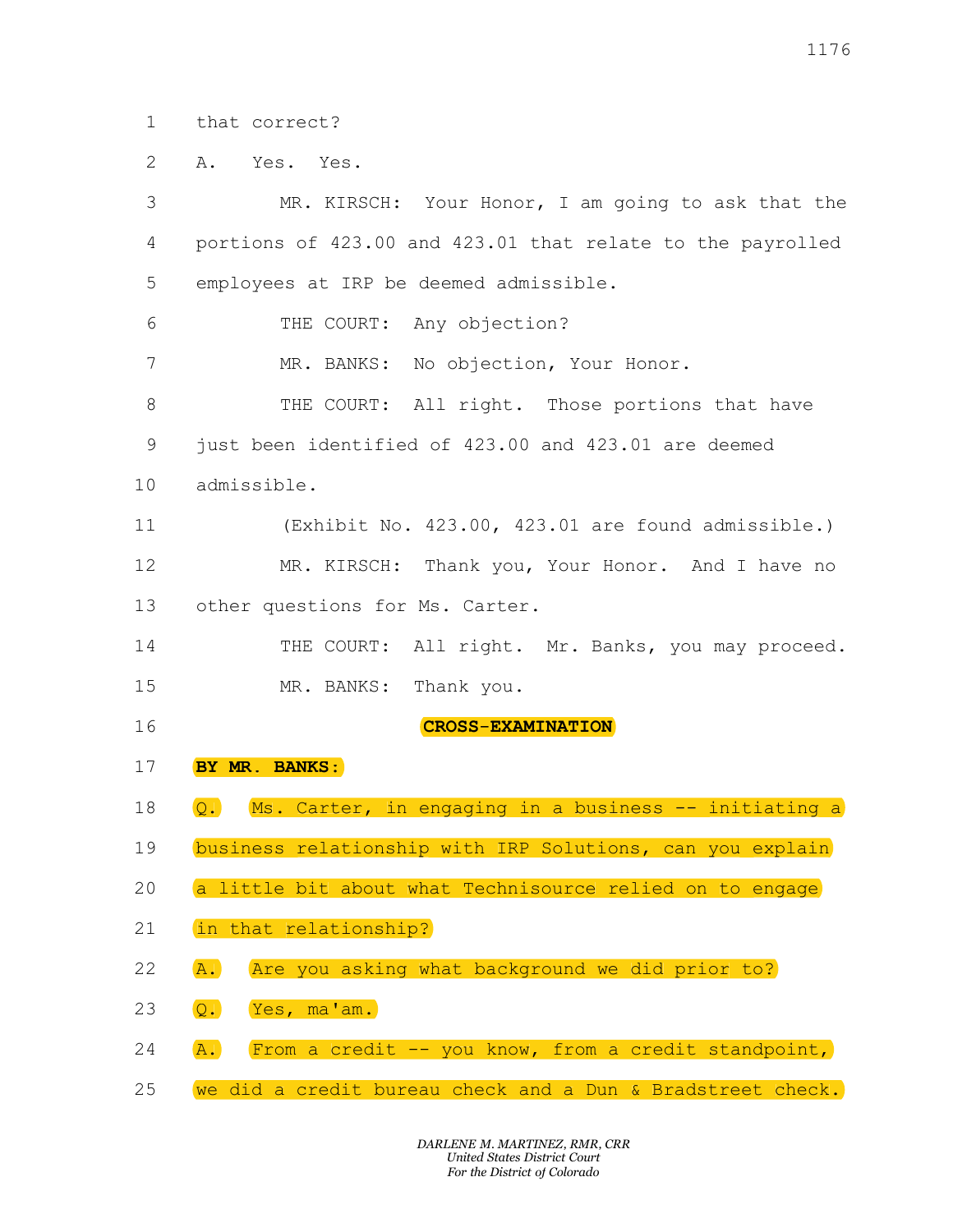- 1 Q. Okay.
- 2 (A.) That is what I did.
- 3 (Q.) (And what were the results of that credit check?)
- 4 (A.) (There was no -- it was limited information.) (However, Q.) Okay.<br>A.) That is what I did.<br>Q.) And what were the results of that credit check<br>A.) There was no -- it was limited information.) (H Q.) Okay.<br>A. That is what I did.<br>Q.) And what were the results of that credit check?<br>A.) There was no -- it was limited information. However,<br>there was no derogatory information. 9. Okay.<br>
A. That is what I did.<br>
2. And what were the results of that credit check?<br>
A. There was no -- it was limited information. However,<br>
there was no derogatory information.<br>
2. Okay. And would you say Technisource r (1177)<br>A. That is what I did.<br>Q. And what were the results of that credit check?<br>A. There was no -- it was limited information. However,<br>there was no derogatory information.<br>Q. Okay. And would you say Technisource relies o 9. Okay.<br>A. That is what I did.<br>Q. And what were the results of that credit check?<br>A. There was no -- it was limited information. (However,<br>there was no derogatory information.)<br>Q. Okay. And would you say Technisource reli Q. Okay.<br>
A. That is what I did.<br>
Q. And what were the results of that credit check?<br>
A. There was no -- it was limited information. However,<br>
there was no derogatory information.<br>
Q. Okay. And would you say Technisource r <sup>1177</sup><br>
2. Okay.<br>
2. And what were the results of that credit check?<br>
2. There was no -- it was limited information. (However,<br>
there was no derogatory information.<br>
2. Okay. And would you say Technisource relies on that<br> 1177<br> **a.** Char,<br> **a.** That is what I did.<br> **a.** There was no -- it was limited information. (Bowever,<br>
there was no derogatory information.)<br> **client?**<br> **a.** Chay. (And would you say Technisource relies on that<br>
informati Q. Okay.<br>
A. That is what I did.<br>
Q. And what were the results of that credit check?<br>
A. There was no -- it was limited information. However,<br>
there was no derogatory information.<br>
Q. Okay. And would you say Technisource r Q. Okay.<br>
A. That is what I did.<br>
Q. And what were the results of that credit check?<br>
A. There was no derogatory information.<br>
there was no derogatory information.<br>
Q. Okay. And would you say Technisource relies on that<br>
i
- 5 (there was no derogatory information.)
- 6 (<mark>Q.</mark> Okay. And would you say Technisource relies on that
- 7 information on whether or not they are going to engage
- 8 business with a client?
- 9 (A.) (At the time that was a part of the process in order)
- 10 to begin a relationship with a new customer.
- 11 0. What is the rest of the process?

12 A. As far as from the sales perspective, it's -- you

13 know, there is a conversation with the client. There's a, 14 you know, an understanding of what the project is going to 15 be or what the relationship is going to be. Documents are 16 signed, such as a service agreement. A.) That is what I did.)<br>Q. And what were the results of that credit check?<br>A.) There was no -- it was limited information. (However,<br>there was no derogatory information.)<br>Q.) Okay.) And would you say Technisource relies o Q.) And what were the results of that credit check?<br>
A. There was no -- it was limited information. However,<br>
there was no derogatory information.<br>
Q. Okay. And would you say Technisource relies on that<br>
information on whe A. There was no -- it was limited information. However,<br>there was no derogatory information.<br>Q. Okay. And would you say Technisource relies on that<br>information on whether or not they are going to engage in<br>business with a there was no derogatory information.<br>
Q. ©kay. And would you say Technisource relies on that<br>
information on whether or not they are going to engage in<br>
business with a client?<br>
A. At the time that was a part of the proces Q. Okay. And would you say Technisource relies on that<br>information on whether or not they are going to engage in<br>business with a client?<br>A. At the time that was a part of the process in order<br>to begin a relationship with a information on whether or not they are going to engage in<br>business with a client?<br>A. (At the time that was a part of the process in order)<br>to begin a relationship with a new customer.<br>Q. What is the rest of the process?<br>A. business with a client?)<br>A. At the time that was a part of the process in order<br>to begin a relationship with a new customer.<br>Q. What is the rest of the process?<br>A. As far as from the sales perspective, it's -- you<br>know, th A. At the time that was a part of the process in order<br>to begin a relationship with a new customer.<br>Q. What is the rest of the process?<br>A. As far as from the sales perspective, it's -- you<br>know, there is a conversation wit to begin a relationship with a new customer.<br>
Q. What is the rest of the process?<br>
A. As far as from the sales perspective, it's -- you<br>
know, there is a conversation with the client. There's a,<br>
you know, an understanding Q. What is the rest of the process?<br>A. As far as from the sales perspective, it's -- you<br>know, there is a conversation with the client. There's a,<br>you know, an understanding of what the project is going to<br>be or what the r A. As far as from the sales perspective, it's -- you<br>know, there is a conversation with the client. There's a,<br>you know, an understanding of what the project is going to<br>be or what the relationship is going to be. Document know, there is a conversation with the client. There's a,<br>you know, an understanding of what the project is going to<br>be or what the relationship is going to be. Documents are<br>signed, such as a service agreement.<br>Q. So just you know, an understanding of what the project is going to<br>be or what the relationship is going to be. Documents are<br>signed, such as a service agreement.<br>Q. So just more of a familiarization with the client;<br>what type of b be or what the relationship is going to be. Documents are<br>signed, such as a service agreement.<br>Q. So just more of a familiarization with the client;<br>what type of business they are, et cetera. Press the<br>flesh, if you will;

- 17 0. So just more of a familiarization with the client; signed, such as a service agreement.<br>
Q. So just more of a familiarization with the client;<br>
what type of business they are, et cetera. Press the<br>
flesh, if you will; a hand shake, meet face to face and<br>
discuss those type
- 18 what type of business they are, et cetera.
- 19 flesh, if you will; a hand shake, meet face to face and
- 20 discuss those types of issues, correct?
- 21 A. It is not always a face-to-face meeting.
- 22 Q. Okay. Thank you. Now if, the credit came back poor,
- 23 would Technisource have engaged in business with IRP?
- 24 A. Probably not.
- 25 Q. Okay. Did Mr. Banks at any time try to run from

DARLENE M. MARTINEZ, RMR, CRR United States District Court For the District of Colorado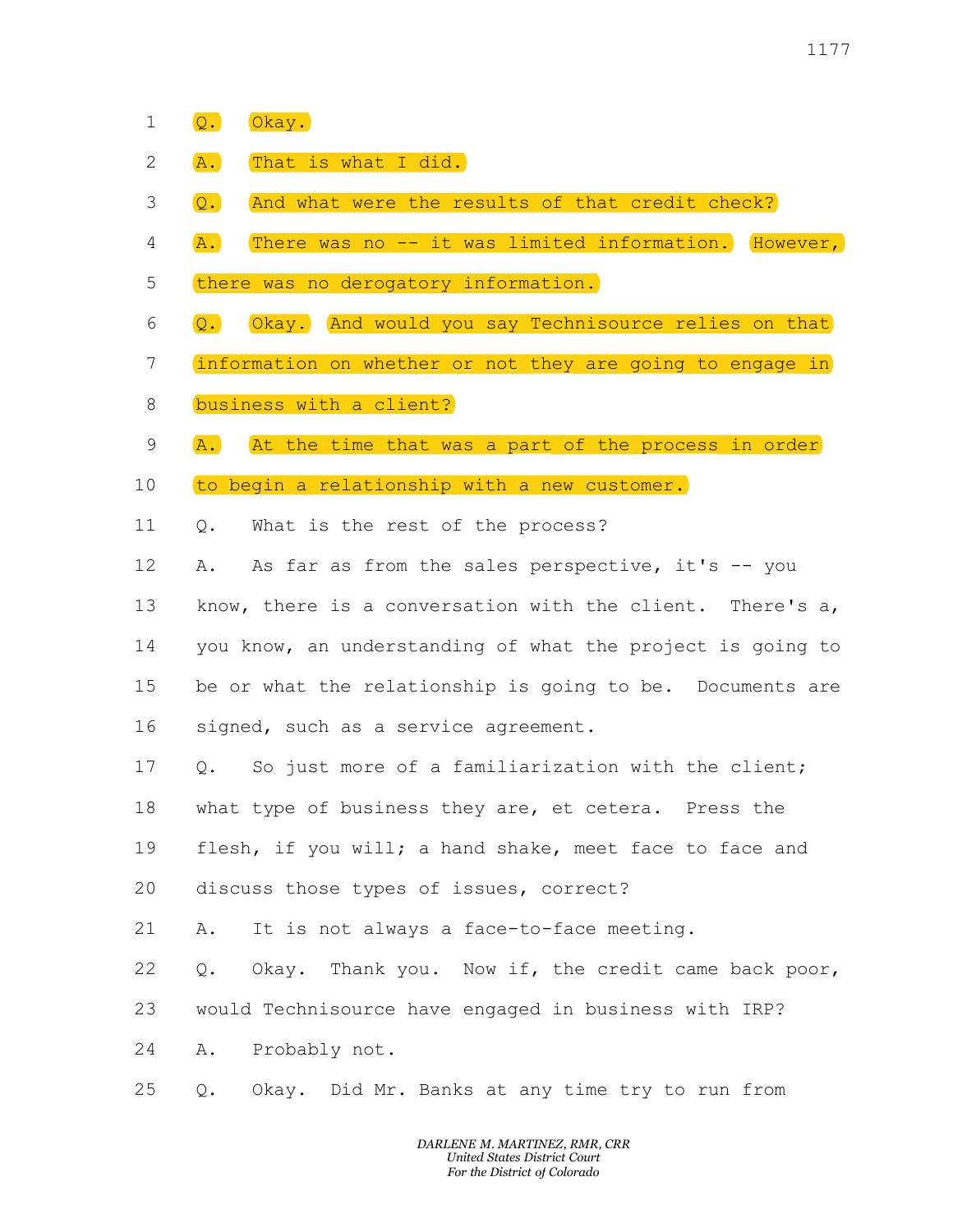- 1 with Technisource?
- 2 A. Correct.

|              |                  |                                       | 1186                                                    |
|--------------|------------------|---------------------------------------|---------------------------------------------------------|
| $\mathbf{1}$ |                  | with Technisource?                    |                                                         |
| 2            | Α.               | Correct.                              |                                                         |
| 3            |                  | MR. BARNES:                           | No further questions.                                   |
| 4            |                  | MR. WALKER:                           | One moment, Your Honor.                                 |
| 5            |                  | Mr. Walker?<br>THE COURT:             |                                                         |
| 6            |                  | MR. WALKER: Could we have one moment? |                                                         |
| 7            |                  |                                       | Your Honor, may we republish Government Exhibit 14?     |
| 8            |                  | THE COURT:<br>You may.                |                                                         |
| 9            |                  |                                       | <b>CROSS-EXAMINATION</b>                                |
| 10           |                  | BY MR. WALKER:                        |                                                         |
| 11           | $\overline{Q}$ . |                                       | Ms. Carter, just take a minute to glance at that so     |
| 12           |                  | you can be aware of its contents.     |                                                         |
| 13           | $\overline{A}$ . | Uh-huh.                               |                                                         |
| 14           | Q.               |                                       | So, in this letter, Mr. Banks is proposing a payment    |
|              |                  |                                       | schedule for IRP Solutions to pay your company; is that |
| 15           |                  |                                       |                                                         |
| 16           |                  | correct?                              |                                                         |
| 17           | $\overline{A}$ . | Yes.                                  |                                                         |
| 18           | Q.               |                                       | And in this payment schedule, he has basically          |
| 19           |                  |                                       | outlined 6 months to repay on the outstanding invoices. |
| 20           |                  | Do you agree?                         |                                                         |
| 21           | $\overline{A}$ . | Yes.                                  |                                                         |
| 22           | $\overline{Q}$ . |                                       | And what does this repayment -- proposed repayment      |
| 23           |                  |                                       | schedule indicate to you, as far as the intentions of   |
| 24           |                  | Mr. Banks?                            |                                                         |
| 25           |                  |                                       | MR. KIRSCH: Objection, lack of foundation.              |